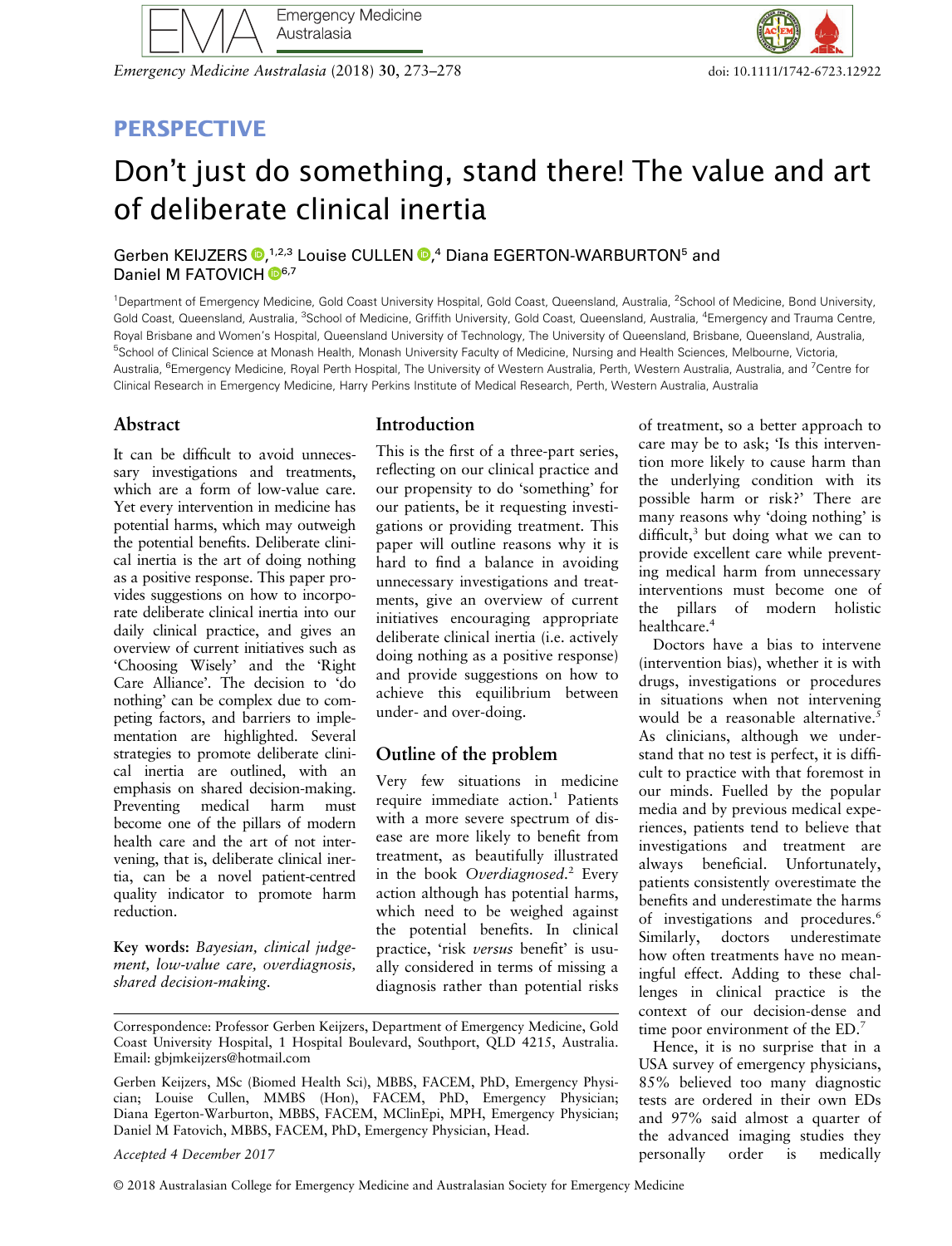unnecessary.<sup>8</sup> These results may be (partially) driven by a different legal framework in the USA and as such fear of litigation was considered an important contributor, although fear of missing a potentially serious albeit<br>low-probability diagnosis also low-probability diagnosis also played a part.

## Current initiatives encouraging deliberate clinical inertia

The 'Choosing Wisely' (CW) initiative was launched to improve stewardship of resource use by encouraging patients and clinicians to discuss the appropriateness of common interventions.<sup>9</sup> CW has helped summarise areas of low-value care, and their recommendations are endorsed by the relevant professional bodies, including the Australasian College for Emergency Medicine.10 In theory, these recommendations should reduce cognitive load and be easily adhered to in clinical practice. The CW recommendations were developed by individual professional bodies in a silo fashion. This risks the publication of contradicting advice or lack of consensus or consistency for patients that move between these silos.

Studies have assessed the effect of some CW recommendations and these include examples where multimodal interventions (including education, electronic health record redesign and audit-feedback loops) have reduced the use of a particular intervention in a specific setting, such as a reduction in the number of blood tests or advanced imaging tests in USA EDs.<sup>11,12</sup> However, a population level review of seven CW recommendations (which included relevant ED topics such as imaging for uncomplicated headache; low back pain imaging without red-flag conditions; use of antibiotics for acute sinusitis) showed that without specific targeted education or alternative intervention, there was little effect in most of the areas investigated.<sup>13</sup> These results may reflect a complex web of causality, including cultural barriers and society's intolerance of uncertainty and error.<sup>14</sup>

In the USA less than half of clinicians have ever discussed low-value care with a patient.<sup>15</sup> There is no data available for Australia and New Zealand, and data are required from future studies in this area to better inform an approach in our setting. Furthermore, there is little incentive for the individual clinician to adhere to the recommendations. Hence, some advocate for 'doing nothing' as a key performance indicator of clinical care.<sup>3</sup> This could be a novel quality initiative with established benchmarks for certain interventions.

The Lown Institute in the USA supports the 'Right Care Alliance' (RCA).<sup>16</sup> Their focus is equitable care, and explicitly aims to ensure every intervention is value-adding and aligned with patient priorities.<sup>17</sup> However, there is a paucity of published data that have measured the effect of the RCA. Their organisational structure is designed to avoid professional silos and promote crossdisciplinary communication and cooperation.

# Barriers for successful implementation of deliberate clinical inertia

There is increasing momentum and appetite to capitalise on the philosophy of both the CW and RCA initiatives. However, to achieve meaningful outcomes, the mismatch between good intentions and realworld clinical practice need to be addressed. It is possible that clinicians consider avoiding low-value care, especially when discussing with peers or reading literature about this, but then deviate from those intentions in practice. Potential reasons for this disconnect may include:

1. The decision to 'do nothing' can be complex with competing (clinical and non-clinical) factors. Decision density and decision fatigue may lead to prioritisation of information and in times of high cognitive load humans become less receptive to additional information even if this is important.<sup>18</sup> Consequently passive (reflexive) decision-making

occurs. Alternatively, some clinicians may actively choose to use investigations or treatments known to be of low value, but may do so as a part of groupthink conformity. Purposefully deviating from guidelines is likely to be less common.<sup>19</sup> These two types of thinking have been formally described by Kahneman.<sup>20</sup> Type 1: The intuitive/ reflexive system: involves automatic decision-making based on pattern recognition. It is fast and requires little effort. Type 2: The analytical/problem-solving system: involves stepping deeper into analysis of the details of a patient's presentation. Ideally it involves estimating pre-test probabilities, considering alternative diagnoses, diagnostic accuracy of investigations, downstream adverse effects and post-test probability.

2. Clinicians perceive risks for both patients and themselves if they provide care without investigations or treatment. 'What if this person has a poor outcome because I did not perform the (low-yield) test?' or 'Will my professional standing suffer if I miss a serious diagnosis?' Anecdote is powerful, as our brains respond emotionally to stories. Most of us will recall that one patient who had an atypical presentation but ultimately was diagnosed with a rare diagnosis after investigations. Such experiences encourage low value investigations or treatments, but also transfer its risk to the patient, especially if no discussion takes place on the risks and harms of these interventions.

Our society, lead by the medical profession, does not have a universally acceptable miss rate for diagnosis and as such the incentive to over-investigate and over-treat is strong. Variable risk tolerance and experience of clinicians may lead to practice variation and discussing alternative investigations and treatment options with patients is paramount. We need to explicitly promote the inevitable failures or delays in clinical care and encourage the profession and the public to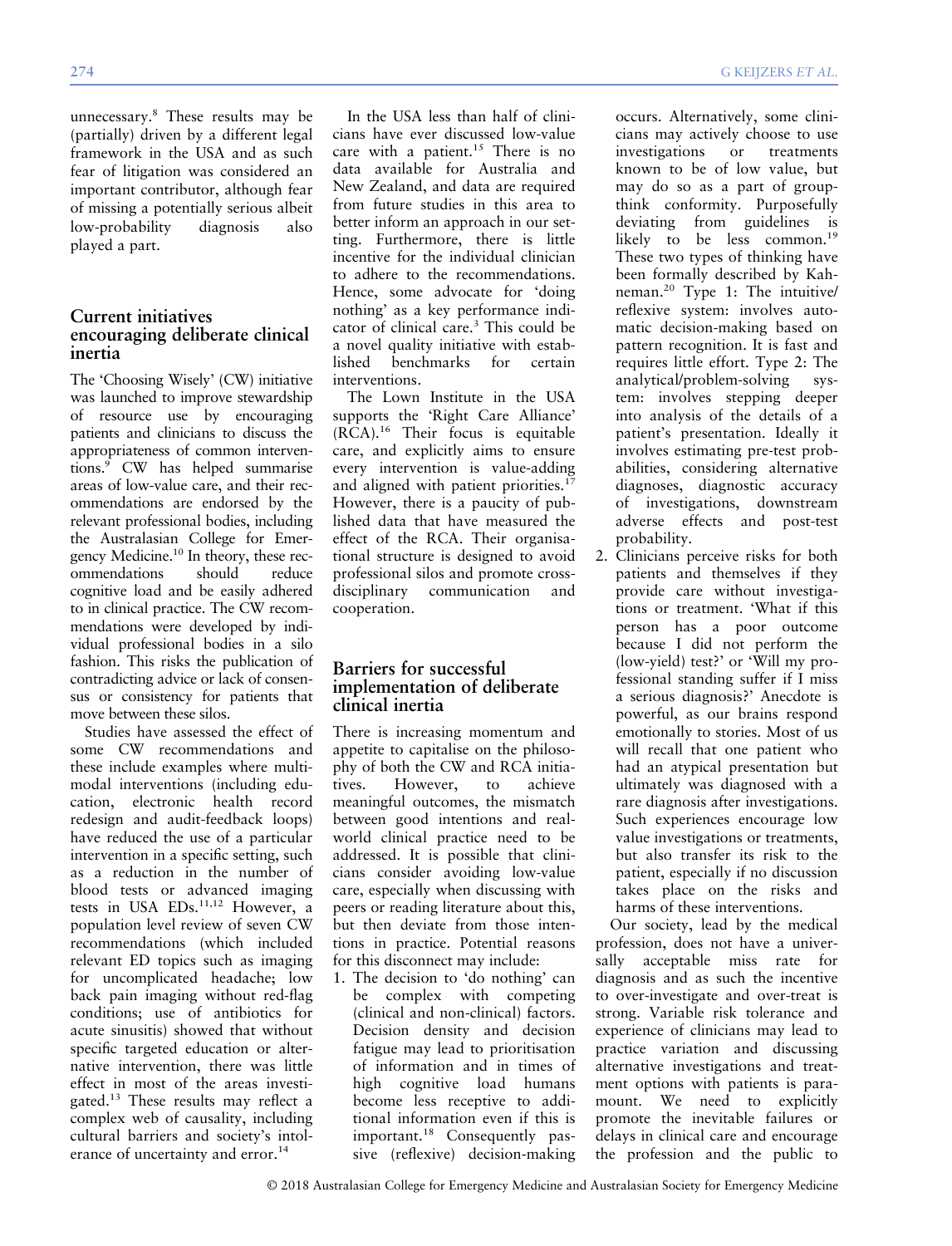define acceptable rates for missed diagnoses and adverse outcomes.<sup>14</sup>

Doctor–patient interactions are complex and these also influence decision-making. The theoretical framework of both CW and RCA are generally accepted by the majority of clinicians, but often these same clinicians will resort to concessions to optimal care, as this is the path of least resistance. Investigations and treatments do not give a binary answer or outcome, but rather change probabilities of disease and outcomes. The quantification of that effect is important and if the change in post-test probability is unlikely to affect the subsequent action, it is unhelpful (such as ordering a ddimer in a high-risk patient). Similarly, certain therapies require treatment of dozens of patients to have one patient with a better outcome, whereas the numbers needed to harm are often forgotten in the equation.<sup>21</sup> This is exacerbated by the reporting and use of relative numbers instead of absolute values (a 50% relative reduction in outcome where the baseline event rate was 1% equates to a less impressive absolute reduction of 0.5%). The use of patient-friendly decision aids is a practical strategy that addresses  $\text{this}$ <sup>22</sup>

#### Strategies to promote deliberate clinical inertia

How do we teach ourselves, our trainees and our students the art of masterly inactivity? How do we

encourage not ordering investigations or starting treatments that are unlikely to be helpful for patients? How do we communicate with patients and their families to reduce low-value care? Actively 'doing nothing' requires knowledge about the strength and direction of the evidence of the relevant medical prob-<br>lem. clinical experience and lem, clinical experience and confidence, transparent communication with the patient and a fundamental focus on acting in the patient's best interest. Many of these components are skills that can be taught and promoted through behavioural techniques that make it easier to do the right thing and harder to do the wrong thing (Table 1). Behavioural change can eventually lead to cultural change.

## Teaching clinical reasoning – incorporating pre-test probability

Most clinicians are keen to improve and practice certain clinical skills such as electrocardiograph interpretation or point of care ultrasound (POCUS). However, clinical reasoning is not well taught. Clinical reasoning requires an understanding of statistics, odds and a Bayesian approach. Although most clinicians understand all investigations have imperfect test characteristics (there are always false positives and false negatives), the application of this knowledge may be counterintuitive. As with any skill, the key to mastery

| <b>TABLE 1.</b> Strategies to achieve deliberate clinical inertia   |
|---------------------------------------------------------------------|
| Teaching clinical reasoning - incorporating pre-test probability    |
| Re-framing 'doing nothing' as 'doing something'                     |
| • Empathy and acknowledgement                                       |
| • Symptom management                                                |
| • Clinical observation                                              |
| • Education about natural course of the condition                   |
| • Managing expectations (in context of patient values and concerns) |
| • Shared decision-making                                            |
| Incentives and rewards                                              |
| Communicating rather than 'doing' – shared decision-making          |
|                                                                     |

is deliberate and purposeful practice.<sup>23</sup> Nobody starts out as a POCUS expert – it takes dedication and focused training. Unfortunately, clinical reasoning using Type 2 thinking can sometimes be replaced by predominantly Type 1 thinking and although pattern recognition is valuable, it can lead to cognitive biases.

Medical knowledge about the prevalence and likelihood of alternative diagnoses will inform the pretest probability for any given condition. If this information is not available, the test result may be harmful rather than helpful. It was Archie Cochrane who said 'Before ordering a test, decide what you will do if it is (i) positive or (ii) negative. If both answers are the same, do not take the test.' This is where clinical training should go beyond mechanical rule following to hone expert clinical judgement. Obtaining information (i.e. investigation results) in the absence of judgement will not work in the patient's best interest. Doctors may forget that the practice of evidence-based healthcare, that is clinical decision-making, is the integration of clinical expertise using the best available evidence in the context of the values of the individual patient. One problem in medical education is that we value certainty from our students and present them with black and white multiple-choice examinations that do not represent the grey of real life medicine.<sup>24</sup>

When caring for patients, most doctors feel compelled to do something. Often an over-reliance on technology and investigations tends to replace analytical thinking, at least until after the technology has been used.<sup>25</sup> This intervention bias is part of the problem and a sustained cultural change is required to be effective in achieving deliberate clinical inertia. Many of us were taught that 80–90% of diagnoses can be made simply by an appropriate clinical assessment, i.e. history and examination.<sup>26</sup> However, technological 'certainty' is appealing.

Some clinicians fear causing harm by omission rather than by commission (My consultant wants it [or so I believel, I better do it, just in case).

© 2018 Australasian College for Emergency Medicine and Australasian Society for Emergency Medicine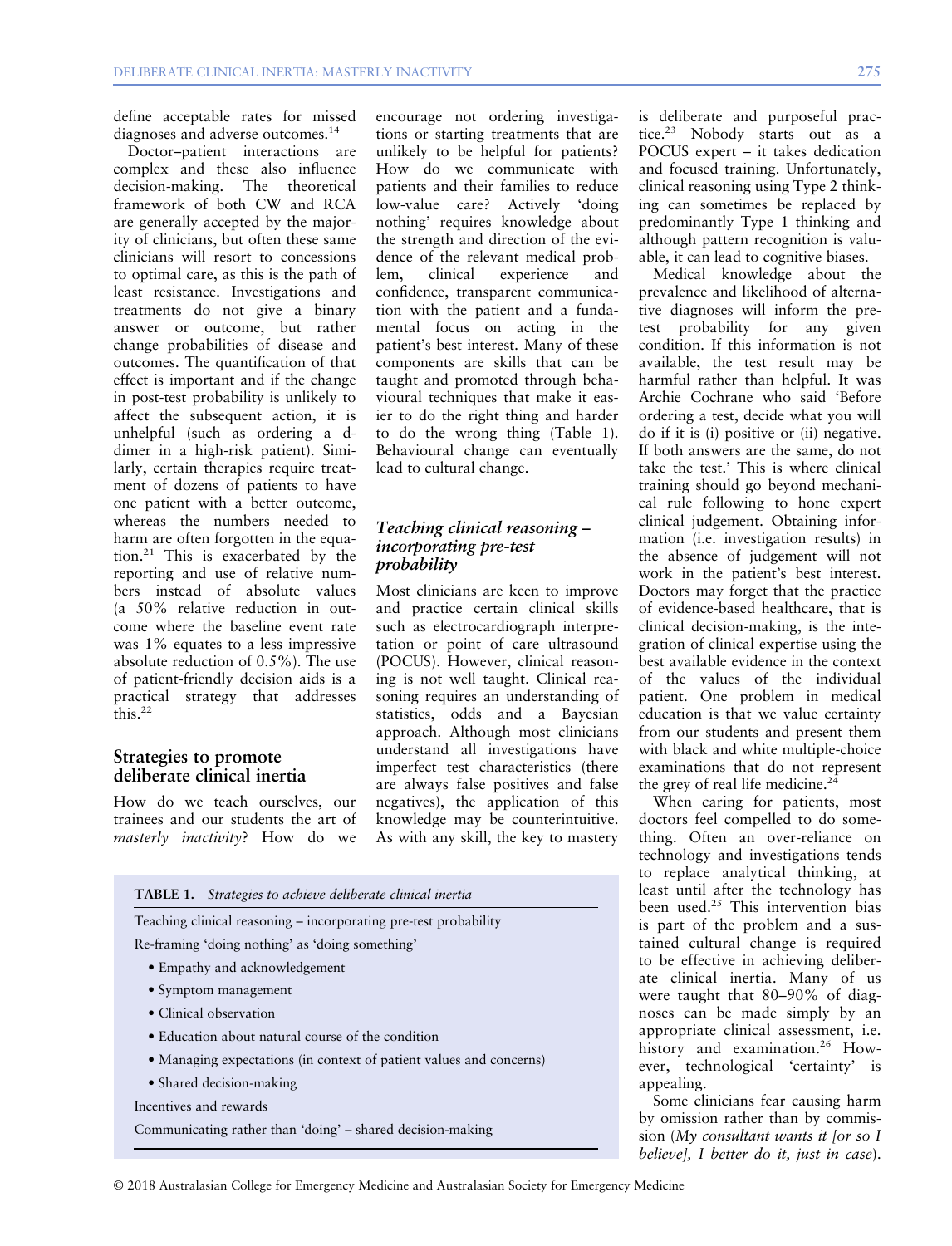So, how do we teach and convince peers, trainees and students as well as patients and the broader health system and society in general to adopt deliberate clinical inertia as best practice? Fundamentally, it must be about awareness and recognition that the core nature of being a doctor is to put the needs of our patients first. Scott et al. advocate for cognitive huddles to disclose missteps in decision-making induced by biases related to clinical and non-clinical factors, as well as the awareness and understanding of one's own thought process (meta-cognition), to promote this in practice.<sup>7</sup>

#### Re-framing 'doing nothing' as 'doing something'

Remember the last adult patient you saw who you thought had a mild-tomoderate viral illness. How often can any testing be avoided? No blood tests, no X-ray, no nasopharyngeal aspirate, nothing. It is essential to understand what the patient's concerns are.<sup>27</sup> Patients may exclaim 'They did nothing for me!', whereas in all likelihood, these patients were told they had a self-limiting illness that required time, symptomatic treatment and self-care. They may have even had their symptoms

managed; the natural course of the illness explained and had a discussion about the lack of value of antibiotic use to treat a viral illness.

These conversations need to be sign-posted as active treatment. For patients presenting to the ED with symptoms that do not require investigations or other interventions, an explicit guide could emphasise the following proponents of 'doing nothing' as active treatments as part of excellent care: (i) empathy and acknowledgment, (ii) symptom management, (iii) clinical observation, (iv) education about likely diagnosis including the natural course of the condition, (v) managing expectations and (vi) shared decision-making (SDM; see Table 2 for case vignette).

# Incentives and rewards

A culture that blames and shames clinicians for missing a potential diagnosis is misleading and unhelpful. There is a belief that more is better and knowledge is power. This culture is reinforced at an institutional level by highlighting missed diagnoses in morbidity and mortality meetings. Medical literature and media reporting exacerbates this by an overwhelming focus on the

#### TABLE 2. Re-framing doing nothing as doing something: case vignette

A 42-year-old man was referred by his general practitioner after a computed tomography (CT) scan identified an old crush fracture of L2, caused by a farming accident 10 years previously. A recent injury had exacerbated his problem. The patient was distressed to have been told that he now had a fractured L2, because his old injury was a crushed L2. He did not understand that a crushed L2 was the same as a fractured L2. The recent CT was unchanged from the one 10 years earlier. On examination, there was no spinal tenderness. He had focal tenderness over a rib, clinically consistent with a fractured rib being the cause of his symptoms. I reflected that a fractured rib is a real nuisance (empathy and acknowledgment) and recommended simple analgesia (symptom management). Then I explained the likely course of expected symptoms over the following weeks (clinical observation and explanation of the natural course) and symptoms were likely to be exacerbated by laughing, moving and coughing. I also outlined that pain out of proportion or breathlessness would be reasons to seek a medical review (managing expectations). We discussed the options for pain management and the impact the pain and pain medicine may have on his job as a carpenter. A shared decision was made to use over the counter analgesia only with a return to work based on symptoms (shared decision-making).

benefits of a treatment, but not the harms. Some down-stream harms (e.g. antibiotic resistance, superinfection with Clostridium difficile, follow-up imaging and interventions for 'incidental findings', cost, time and anxiety) are not captured by current key performance indicators. This change in culture would be helped by an endorsed 'acceptable miss rate', which has been proposed for certain 'not to miss' diagnoses.<sup>28</sup> This should be context-specific and as such will need ongoing involvement with patients and the community, supported through information sharing, evidence-based SDM and broad public engagement.<sup>29</sup> Furthermore, work needs to be done to ensure clear benchmarks for acceptable miss rates by relevant institutions and organisations, including medical colleges.

#### Communicating rather than doing – SDM

A focus on the art of medicine and listening to patients will enhance diagnostic acumen with many diagnoses discernible from history<br>alone.<sup>26</sup> Treatment decisions Treatment decisions should actively include SDM, a process where doctors and patients collaboratively discuss potential management strategies when more than one reasonable option exists and together reach a decision based on both the available evidence and the patient's values and preferences.4,30 The CW campaign has encouraged increased involvement of the public in their care and the provision of relevant and understandable information to enable people to make informed choices. This has been aptly rephrased as 'Choosing Together', emphasising the important principles of patient-centred care.<sup>31,32</sup> Aligning the interests of patients, clinicians, researchers and policymakers will lead to a more collaborative approach in sharing decisions about care, services and research.<sup>33</sup>

Clinical research into care incorporating SDM and decision aids in their design have shown a decrease in investigations and admissions.<sup>34,35</sup>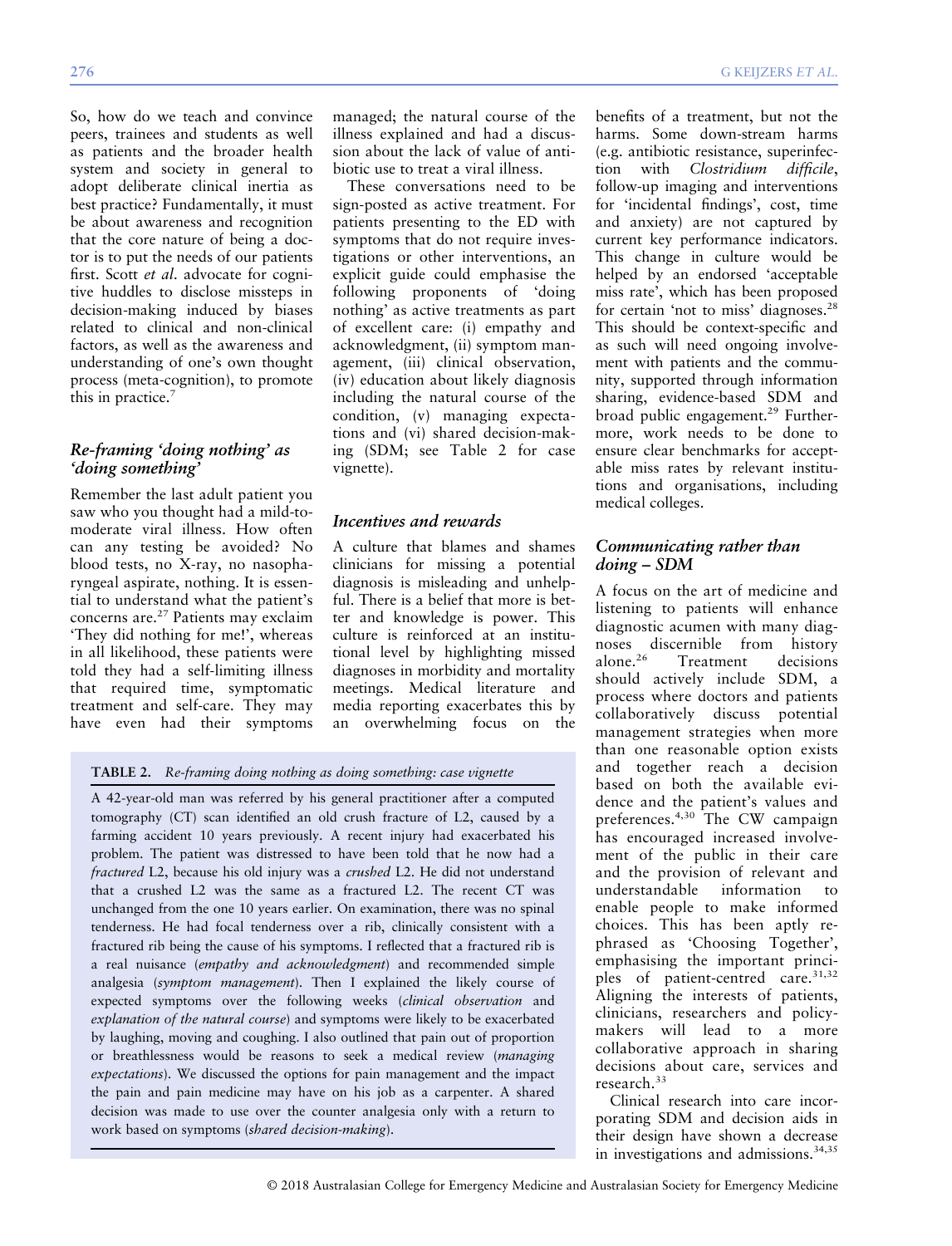Doctors often assume patients want more investigations and treatments, but these studies show that when harms and benefits are described in a patient-friendly format, patients often choose the 'less is more' option.

#### Conclusion

There is increasing awareness that preventing medical harm must become one of the pillars of modern healthcare. Adopting deliberate clinical inertia, which is the art of not intervening, as a specific measurable indicator, would be a novel patientcentred quality initiative.

#### Next chapter

The next paper in this series will explore some common clinical conditions where deliberate clinical inertia can be employed to reduce low-value care and improve clinicians' and patients' experience with the healthcare system. These will include peripheral i.v. catheter insertion, renal colic and low risk chest pain investigation and management.

#### Competing interests

GK and DEW are section editors for Emergency Medicine Australasia.

#### References

- 1. Fatovich DM. The time paradox of emergency medicine: another inverted U curve. Emerg. Med. Australas. 2017; 29: 730–2.
- 2. Welch GG, Schwartzl L, Woloshin S. Overdiagnosed: Making People Sick in the Pursuit of Health, 1st edn. Boston, MA: Beacon Press, 2011.
- 3. Keijzers G. Critical thinking, curiosity and parsimony in (emergency) medicine: 'doing nothing' as a quality measure? Emerg. Med. Australas. 2017; 29: 360–2.
- 4. Hoffman JR, Wilkes MS. Don't just do something, stand there. Revista Brasileira de Medicina de Família e Comunidade 2015; 10: 1–2.
- 5. Foy AJ, Filippone EJ. The case for intervention bias in the practice of

medicine. Yale J. Biol. Med. 2013; 86: 271–80.

- 6. Krouss M, Croft L, Morgan DJ. Physician understanding and ability to communicate harms and benefits of common medical treatments. JAMA Intern. Med. 2016; 176: 1565–7.
- 7. Scott IA, Soon J, Elshaug AG, Lindner R. Countering cognitive biases in minimising low value care. Med. J. Aust. 2017; 206: 407–11.
- 8. Kanzaria HK, Hoffman JR, Probst MA, Caloyeras JP, Berry SH, Brook RH. Emergency physician perceptions of medically unnecessary advanced diagnostic imaging. Acad. Emerg. Med. 2015; 22: 390–8.
- 9. Cassel CK, Guest JA. Choosing wisely: helping physicians and patients make smart decisions about their care. JAMA 2012; 307: 1801–2.
- 10. Australasian College for Emergency Medicine. Tests, Treatments and Procedures Clinicians and Consumers Should Question. [Cited 20 Oct 2017.] Available from URL: [http://www.choosingwisely.org.au/](http://www.choosingwisely.org.au/recommendations/acem) [recommendations/acem](http://www.choosingwisely.org.au/recommendations/acem)
- 11. Venkatesh AK, Hajdasz D, Rothenberg C et al. Reducing unnecessary blood chemistry testing in the emergency department: implementation of choosing wisely. Am. J. Med. Qual. 2017. [https://](https://doi.org/10.1177/1062860617691842) [doi.org/10.1177/1062860617691842](https://doi.org/10.1177/1062860617691842)
- 12. Raja AS, Venkatesh A, Mick N et al. 'Choosing wisely' imaging recommendations: initial implementation in New England emergency departments. West J. Emerg. Med. 2017; 18: 454–8.
- 13. Rosenberg A, Agiro A, Gottlieb M et al. Early trends among seven recommendations from the choosing wisely campaign. JAMA Intern. Med. 2015; 175: 1913–20.
- 14. Hoffman JR, Kanzaria HK. Intolerance of error and culture of blame drive medical excess. BMJ 2014; 349: g5702.
- 15. Maughan BC, Baren JM, Shea JA, Merchant RM. Choosing wisely in emergency medicine: a National Survey of emergency medicine academic chairs and division chiefs. Acad. Emerg. Med. 2015; 22: 1506–10.
- 16. The Right Care Alliance. [Cited 20 Oct 2017.] Available from URL: <https://rightcarealliance.org>
- 17. Carpenter CR, Raja AS, Brown MD. Overtesting and the downstream consequences of overtreatment: implications of 'preventing overdiagnosis' for emergency medicine. Acad. Emerg. Med. 2015; 22: 1484–92.
- 18. Sweller J. Cognitive load during problem solving: effects on learning. Cognit. Sci. 1988; 12: 257–85.
- 19. Lenzer J. Why we can't trust clinical guidelines. BMJ 2013; 346: f3830.
- 20. Kahneman D. Thinking Fast and Slow. New York, NY: Farrar, Strauss and Giroux, 2011.
- 21. The NNT. Quick Summaries of Evidence-Based Medicine. [Cited 21 Oct 2017.] Available from URL: [www.thennt.com](http://www.thennt.com)
- 22. Mayo Clinic Shared Decision Making National Resource Center. [Cited 1 Nov 2017.] Available from URL: [http://shareddecisions.](http://shareddecisions.mayoclinic.org) [mayoclinic.org](http://shareddecisions.mayoclinic.org)
- 23. Ericsson KA, Pool R. Peak. How to Master Almost Anything. Boston, MA: Houghton Mifflin Harcourt, 2016.
- 24. Wray CM, Loo LK. The diagnosis, prognosis, and treatment of medical uncertainty. J. Grad. Med. Educ. 2015; 7: 523–7.
- 25. Fatovich DM. The inverted U curve and emergency medicine: overdiagnosis and the law of unintended consequences. Emerg. Med. Australas. 2016; 28: 480–2.
- 26. Hampton JR, Harrison MJ, Mitchell JR, Prichard JS, Seymour C. Relative contributions of history-taking, physical examination, and laboratory investigation to diagnosis and management of medical outpatients. BMJ 1975; 2: 486–9.
- 27. van der Wel MC. First 'more', then 'less'. Arch. Intern. Med. 2012; 172: 465.
- 28. Pines JM, Szyld D. Risk tolerance for the exclusion of potentially lifethreatening diseases in the ED. Am. J. Emerg. Med. 2007; 25: 540–4.
- 29. Elshaug AG, Rosenthal MB, Lavis JN et al. Levers for addressing medical underuse and overuse: achieving high-value health care. Lancet 2017; 390: 191–202.

© 2018 Australasian College for Emergency Medicine and Australasian Society for Emergency Medicine